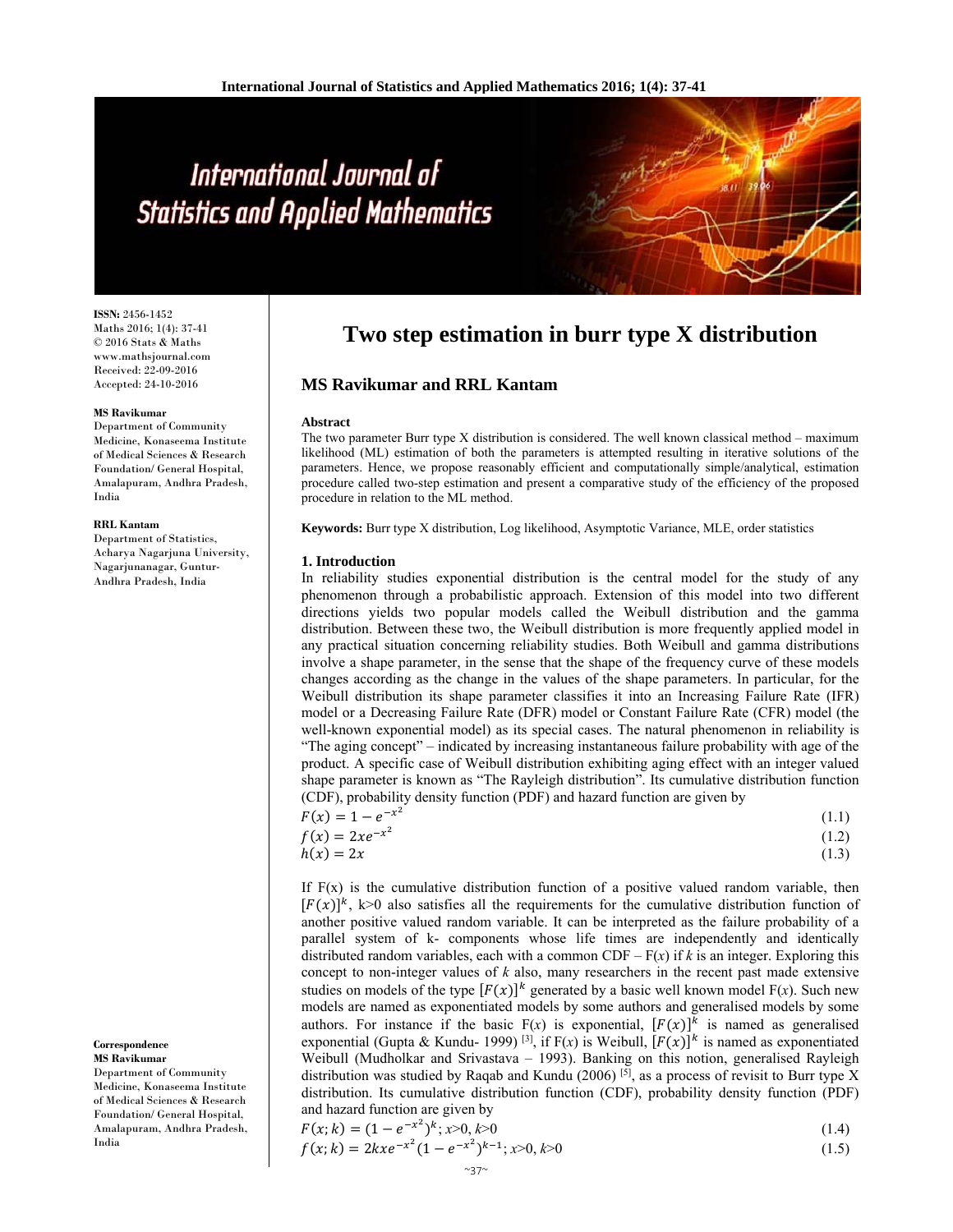International Journal of Statistics and Applied Mathematics

$$
h(x;k) = \frac{2kxe^{-x^2}(1-e^{-x^2})^{(k-1)}}{1-(1-e^{-x^2})^k}
$$
(1.6)

Burr (1942) <sup>[1]</sup> has suggested a number of forms of cumulative distribution functions that might be useful in modeling various practical situations. In all, he suggested twelve models as listed below.

1. 
$$
F(x) = x
$$
;  $0 < x < 1$ ,  
\n2.  $F(x) = (e^{-x} + 1)^{-k}$ ,  
\n3.  $F(x) = (x^{-c} + 1)^{-k}$ ;  $0 < x < \infty$ ,  
\n4.  $F(x) = \left[\left(\frac{c-x}{x}\right)^{1/c} + 1\right]^{-k}$ ;  $0 < x < c$ ,  
\n5.  $F(x) = (ce^{-\tan x} + 1)^{-k}$ ;  $0 < x < c$ ,  
\n6.  $F(x) = (ce^{-\tan x} + 1)^{-k}$ ,  $-\frac{\pi}{2} < x < \frac{\pi}{2}$ ,  
\n6.  $F(x) = (ce^{-k \sinh x} + 1)^{-k}$ ,  
\n7.  $F(x) = 2^{-k}(1 + \tanh x)^k$ ,  
\n8.  $F(x) = \left(\frac{2}{\pi} \arctan e^x\right)^k$ ,  
\n9.  $F(x) = 1 - \frac{2}{c[(1 + e^x)^{k} - 1] + 2}$ ,  
\n10.  $F(x) = (1 - e^{-x^2})^k$ ;  $0 < x < \infty$ ,  
\n11.  $F(x) = \left(x - \frac{1}{2\pi} \sin 2\pi x\right)^k$ ;  $0 < x < 1$ ,  
\n12.  $F(x) = 1 - (1 + x^c)^{-k}$ ;  $0 < x < \infty$ .

Thus generalised Rayleigh distribution and Burr type X distributions are one and the same.

In the above models *k* and *c* are the positive parameters involved in the respective models. The first model is the well-known uniform distribution also included by Burr (1942)  $^{[1]}$ . Among these twelve forms, the type X and type XII models are most frequently applied by many researchers. Our focus is Burr Type X model, whose expressions are given in equations (1.4), (1.5), and (1.6). If a scale parameter say  $\lambda$  is introduced, the cumulative distribution function, probability density function and hazard function are given by

$$
F(x; k, \lambda) = (1 - e^{-(\lambda x)^2})^k; \ x > 0, k > 0, \lambda > 0,
$$
\n(1.8)

$$
f(x; k, \lambda) = 2k\lambda^2 x e^{-(\lambda x)^2} \left(1 - e^{-(\lambda x)^2}\right)^{(k-1)}; x > 0, k > 0, \lambda > 0,
$$
\n(1.9)

$$
h(x; k, \lambda) = \frac{2k\lambda^2 x e^{-(\lambda x)^2} (1 - e^{-(\lambda x)^2})^{(k-1)}}{1 - (1 - e^{-(\lambda x)^2})^k}.
$$
\n(1.10)

Expressions in  $(1.4)$ ,  $(1.5)$  and  $(1.6)$  are called standard Burr type X model, those in equations  $(1.8)$ ,  $(1.9)$  and  $(1.10)$  are called scaled Burr type X or Two parameter Burr type X model.

In this paper estimation of parameters of the Burr type X model is studied. Though this is attempted by other researchers in the past (Kundu and Raqab- 2005 and the references therein) [6] our approach of estimation is different from theirs. We consider the two parameter Burr X distribution one of which is its scale parameter and the other is its shape parameter. We first take up the well-known classical maximum likelihood method of estimation of the parameters from complete sample when both the parameters are unknown. In view of the iterative nature of the solutions of the log likelihood equations, we make a modest beginning of estimating one of the parameters when the other is known. For the classical maximum likelihood estimation approach for both the parameters we derive the elements of the information matrix, asymptotic dispersion matrix, and their computed values in Section - 2 as these are rarely available in published form. We estimate both the parameters *λ* and *k* of Burr type X distribution by using Two Step Estimation method. The asymptotic relative efficiency of two step estimation results are presented in relation to empirical dispersion matrix, asymptotic dispersion matrix in Section - 3.

#### **2. Maximum Likelihood Estimation**

The probability density function of the two parameter Burr type X distribution is given by

$$
f(x; k, \lambda) = 2k\lambda^2 x e^{-(\lambda x)^2} \left(1 - e^{-(\lambda x)^2}\right)^{(k-1)}; x > 0, k > 0, \lambda > 0
$$
\n(2.1)

Let  $x_1 < x_2 < x_3 < ... < x_n$  be a complete ordered sample of size *n* drawn from the above distribution (Though for complete samples maximum likelihood estimation does not require ordering of the sample, in order to facilitate presenting the methods to be introduced in Section – 3 which depend on ordered samples we consider ordered complete samples in the beginning itself, for uniformity in the notation.). The log likelihood equations to get the maximum likelihood estimates of  $\lambda$  and  $k$  are given by (after simplification).

$$
\frac{\partial \log L}{\partial \lambda} = 0 \Rightarrow \frac{2n}{\lambda} - 2\lambda \sum_{i=1}^{n} x_i^2 + 2\lambda (k-1) \sum_{i=1}^{n} \frac{x_i^2 e^{-(\lambda x_i)^2}}{1 - e^{-(\lambda x_i)^2}} = 0
$$
\n(2.2)

$$
\frac{\partial \log L}{\partial k} = 0 \Rightarrow \frac{n}{k} + \sum_{i=1}^{n} \ln \left( 1 - e^{-(\lambda x_i)^2} \right) = 0 \tag{2.3}
$$

These equations show that maximum likelihood estimator of  $\lambda$  is an iterative solution involving *k* and maximum likelihood estimator of  $k$  is a closed form expression involving  $\lambda$  given as

$$
\hat{k} = \frac{-n}{\sum_{i=1}^{n} \ln(1 - e^{-(\lambda x_i)^2})}
$$
(2.4)

Since  $\lambda$  is a scale parameter, in view of the scale invariant nature of the Burr type X distribution, maximum likelihood estimation of *k* can be taken as the following expression in a standard model.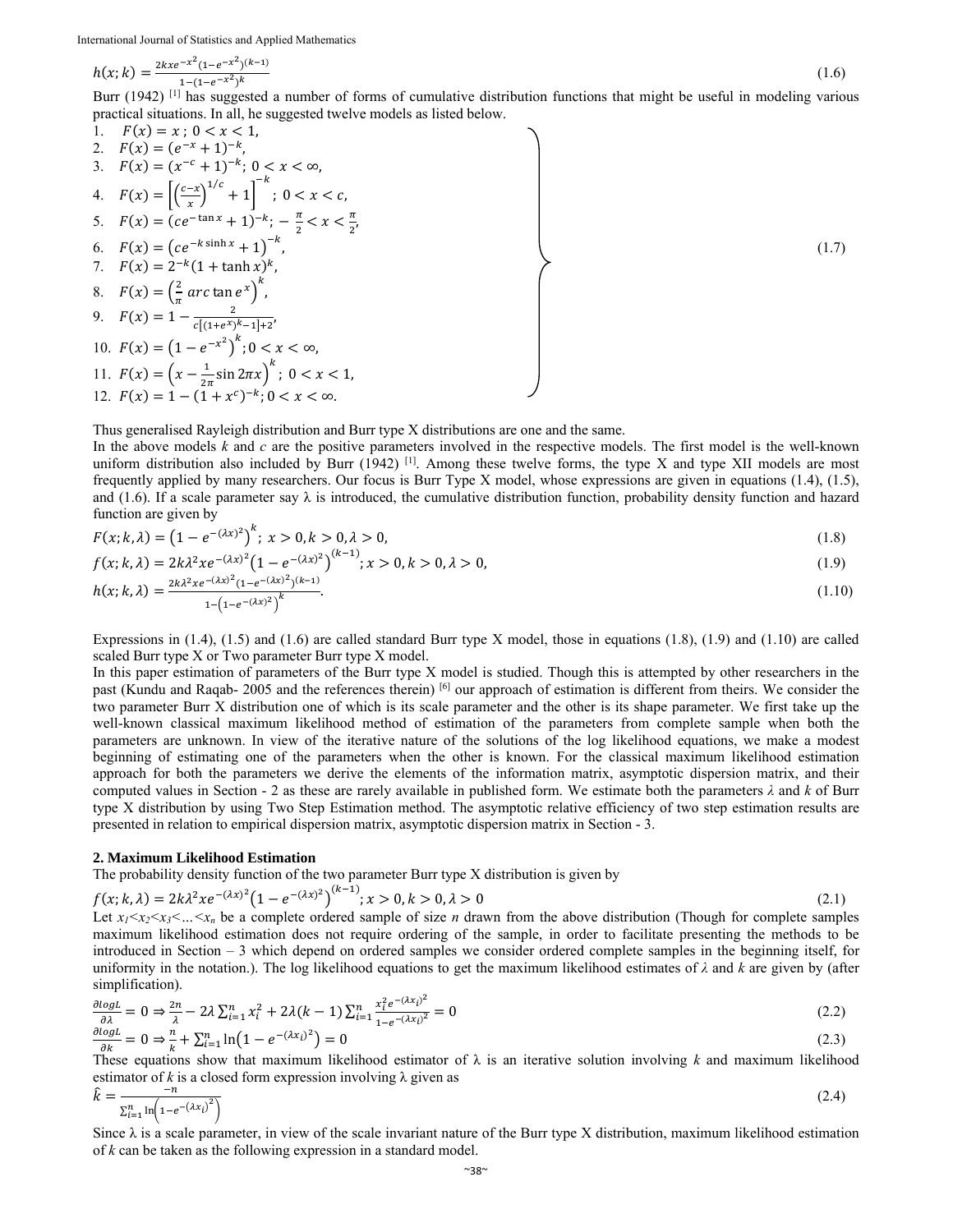$$
\hat{k} = \frac{-n}{\sum_{i=1}^{n} \ln(1 - e^{-z_i^2})} \tag{2.5}
$$

where  $\lambda x_i = z_i$ .

The elements of the information matrix and hence those of the asymptotic dispersion matrix require the following second order partial derivatives.

$$
\frac{\partial^2 \log f(x;\lambda,k)}{\partial \lambda^2} = \frac{-2}{\lambda^2} - 2x^2 + \frac{2x^2(k-1)e^{-(\lambda x)^2}(1-2\lambda^2 x^2 - e^{-(\lambda x)^2})}{[1-e^{-(\lambda x)^2}]^2}
$$
(2.6)

$$
\frac{\partial^2 \log f(x;\lambda,k)}{\partial k^2} = \frac{-1}{k^2} \tag{2.7}
$$
\n
$$
\frac{\partial^2 \log f(x;\lambda,k)}{\partial k^2} = \frac{-1}{2k^2} \tag{2.8}
$$

$$
\frac{\partial^2 \log f(x;\lambda,k)}{\partial \lambda \partial k} = \frac{2x^2 \lambda e^{-(\lambda x)^2}}{1 - e^{-(\lambda x)^2}}
$$
(2.8)

$$
\begin{bmatrix}\n-mE \left[ \frac{\partial^2 \log f(x; \lambda, k)}{\partial \lambda^2} \right] & -nE \left[ \frac{\partial^2 \log f(x; \lambda, k)}{\partial \lambda \partial k} \right] \\
-nE \left[ \frac{\partial^2 \log f(x; \lambda, k)}{\partial \lambda \partial k} \right] & -nE \left[ \frac{\partial^2 \log f(x; \lambda, k)}{\partial k^2} \right]\n\end{bmatrix}
$$

As the integrals involved in these mathematical expectations are not analytically tractable we have evaluated them using 11- point Gauss-Laguerre quadrature formula (Rao *et al.*, 1966)<sup>[7]</sup> for selected values of *k* in a standard density ( $\lambda$ =1) and are given in Table - 2.1. The elements of the corresponding asymptotic dispersion matrix for selected values of *k* are given in Table – 2.2.

**Table 2.1:** Elements to get Information Matrix at *k*=2 and 3

| n             |         |             |                 |         |            |                 |
|---------------|---------|-------------|-----------------|---------|------------|-----------------|
|               |         | 112         | $\mathbf{I}$ 22 |         | 112        | $\mathbf{I}$ 22 |
| <b>Matrix</b> | 8.84668 | $-0.989225$ | 0.25            | 10.9596 | $-0.68296$ | 0.1111          |

**Table 2.2:** Elements of Asymptotic Dispersion Matrix of MLEs of λ & *k* 

| k  |               | 2             |               | 3             |               |               |
|----|---------------|---------------|---------------|---------------|---------------|---------------|
| n  | $\sigma_{11}$ | $\sigma_{12}$ | $\sigma_{22}$ | $\sigma_{11}$ | $\sigma_{12}$ | $\sigma_{22}$ |
|    | 0.040548      | 0.160445      | 1.434864      | 0.029579      | 0.181811      | 2.917553      |
| 10 | 0.020274      | 0.080222      | 0.717432      | 0.014789      | 0.090905      | 1.458777      |
| 15 | 0.013516      | 0.053482      | 0.478288      | 0.00986       | 0.060604      | 0.972518      |
| 20 | 0.010137      | 0.040111      | 0.358716      | 0.007395      | 0.045453      | 0.729388      |
| 25 | 0.00811       | 0.032089      | 0.286973      | 0.005916      | 0.036362      | 0.583511      |

### **3. Two Step Estimation Procedure of Burr Type X Distribution**

In this Section we discuss the point estimation of both the parameters  $\lambda$  and k. We notice that the log likelihood equations to get the MLEs of  $\lambda$  and  $k$  as presented in Section – 2 yield an analytical expression for the MLE of  $k$  whereas an iterative solution for  $λ$ . We suggest different methods of estimation for  $λ$  and  $k$  based on the same sample in order to get their estimates finally on the basis of a given sample. Such a procedure is called Two Step Estimation as done by Engeman and Keefe (1985) [2] for the Weibull distribution, Srinivasa Rao and Kantam (2012)<sup>[8]</sup> for log logistic distribution and the references there in. In the present situation we estimate  $\lambda$  as described below.

Consider the CDF of the two parameter Burr type X given by

$$
F(x) = \left[1 - e^{-(\lambda x)^2}\right]^k
$$

Let  $x_1, x_2$  be two observations from this CDF with  $x_1 < x_2$ . Let  $p_1$  and  $p_2$  be two real numbers between 0 and 1such that,  $p_1$  $p_2$ . Consider the two following equations

 $(3.1)$ 

$$
\left[1 - e^{-(\lambda x_1)^2}\right]^k = p_1 ; \left[1 - e^{-(\lambda x_2)^2}\right]^k = p_2
$$
\n(3.2)

Taking logarithms and dividing we get

$$
\frac{\ln[1 - e^{-(\lambda x_1)^2}]}{\ln[1 - e^{-(\lambda x_2)^2}]} = \frac{\ln(p_1)}{\ln(p_2)}\tag{3.3}
$$

Since  $0 < e^{-(\lambda x)^2} < 1$ , neglecting higher powers of  $e^{-(\lambda x)^2}$  we suggest  $Ln[1 - e^{-(\lambda x)^2}] \cong e^{-(\lambda x)^2}$  $(3.4)$ 

Substituting this approximation in (3.3) and on simplification we get

$$
\lambda = \sqrt{\frac{\ln\left[\frac{\ln(p_1)}{\ln(p_2)}\right]}{x_2^2 - x_1^2}}\tag{3.5}
$$

Thus with the suggested approximation (3.4), we see that two ordered observations are adequate to get an estimate of  $\lambda$  in a closed form as given in (3.5), wherein  $p_1$ ,  $p_2$  are generally taken as  $\frac{1}{3}$ ,  $\frac{2}{3}$  $\frac{1}{3}, \frac{2}{3}$  $\frac{1}{2}$ ,  $\frac{2}{3}$  (in general  $p_i = \frac{i}{n+1}$ ).

If we have a random sample of size more than  $2 (n \ge 3)$  we propose the following procedure in order to use all the observations to get  $\hat{\lambda}$  as given in equation (3.5). We order the sample of *n* observations in ascending manner and divide it into two halves – lower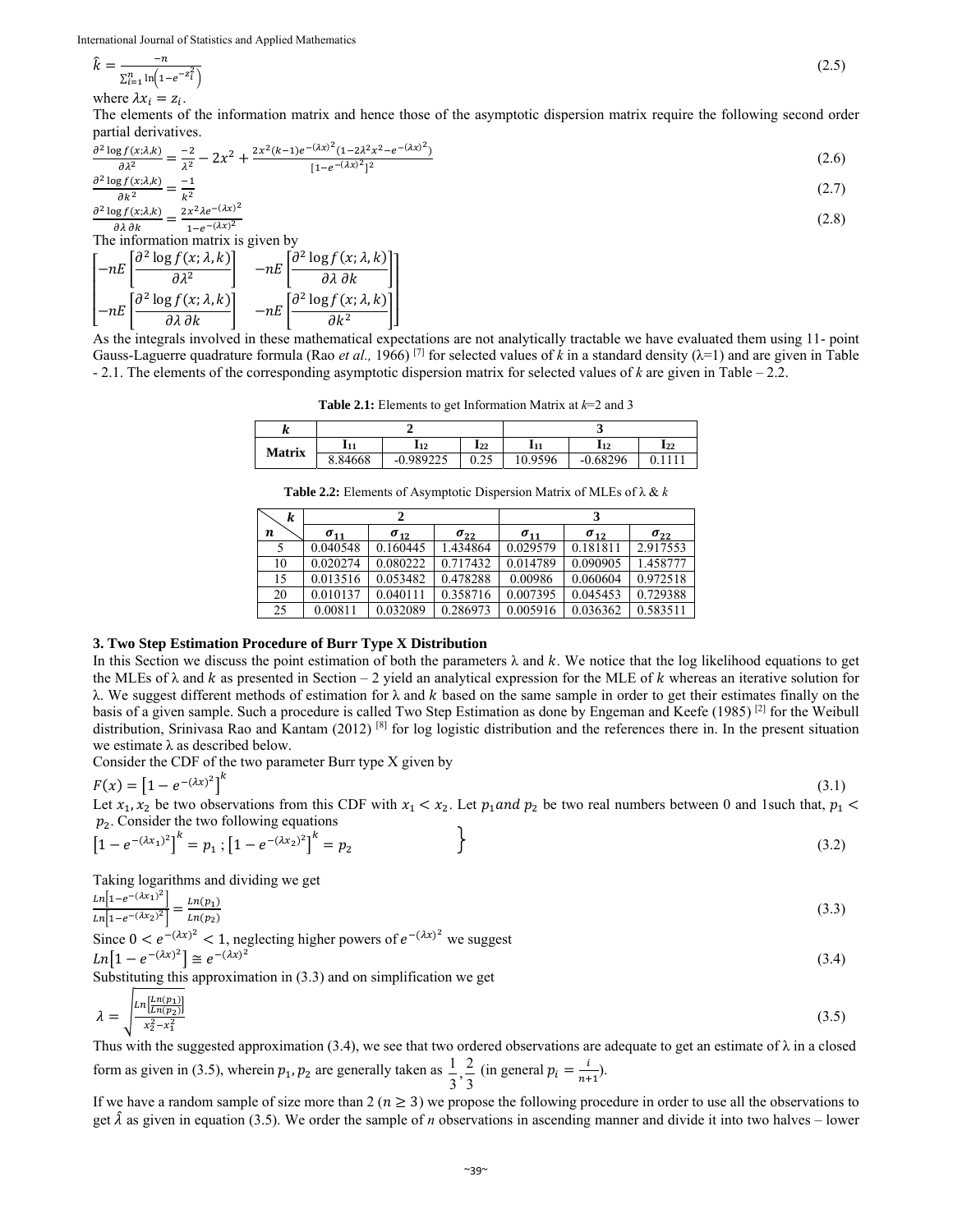half and upper half of 2  $\frac{n}{n}$  observations each, deleting the sample median in case the sample size is odd. We consider the arithmetic

means of observations in lower half and upper half as  $x_1, x_2$  respectively for use in the formula (3.5). This procedure uses all the sample observations but one to estimate  $\lambda$  if the sample size is greater than are equal to 4. We call this way of estimating  $\lambda$  as the first step of estimation.

The estimate of 
$$
\lambda
$$
 so obtained in the first step shall then be used in the expression for the exact MLE of *k* given by  
\n
$$
\hat{k} = \frac{-n}{\sum_{i=1}^{n} Ln(1 - e^{-(\lambda x_i)^2})}.
$$
\n(3.6)

When both the parameters are unknown we suggest to estimate  $\lambda$  in the first step of estimation by dividing the ordered sample as lower and upper halves to make use of the formula (3.5). As a matter of academic interest, we suggest to use the arithmetic means  $(AM_1, AM_1)$ , geometric means  $(GM_1, GM_1)$  and harmonic means  $(HM_1, HM_1)$  of the two halves of the divided ordered sample in succession in the place of  $x_1$ ,  $x_2$  of equation(3.5).

Next, in the second step of estimation, the parameter  $k$  is estimated by the exact ML method given by the formula  $(3.6)$  together with the estimate of λ obtained in the first step of estimation. We name this entire procedure as two step estimation - a hybrid of an adhoc method and an exact ML method. The performance of such a two-step procedure is studied in the following lines through Monte – Carlo simulation by computing the empirical variance covariance matrix of  $\hat{\lambda}$ ,  $\hat{k}$  for  $n=5(5)25$ ,  $k=2, 3$ , where  $\hat{\lambda}$  is given by (3.5) and  $\hat{k}$  is given by (3.6) over 10,000 runs. Results are presented in Tables 3.1 through 3.6.

For the sake of comparison with the asymptotic dispersion matrix of MLEs of  $\lambda$ ,  $k$ , we present those elements also in Tables 3.7 and 3.8 for  $k=2, 3$ . The trace, the determinant of the dispersion matrices called the generalised variances in the multi parameter case are also given in the respective tables. The ratios of the determinant of the asymptotic dispersion matrix from Tables 3.7 and 3.8 to the corresponding value of the determinant of the empirical dispersion matrix of the two step estimators for  $n=5(5)25$ ,  $k=2$ , 3 are given in Table – 3.9 naming them as Asymptotic Relative Efficiencies (ARE) of the two step estimation with respect to determinant of dispersion matrix as a generalised variance. Similarly, the ratios of trace of the asymptotic dispersion matrix to the corresponding trace of empirical dispersion matrix of the two step estimators are also given in Table – 3.9 as another measure of ARE with respect to another generalised variance. We see from Table – 3.9 that the suggested two step estimation is performing very encouragingly with the ARE more than one in most of the cases.

**Table 3.1:** Empirical Dispersion Matrix of  $\hat{\lambda}$ ,  $\hat{k}$  for  $n=5(5)25$ , at  $k=2$  using A.M.

| n  | $V(\hat{\lambda})$ | $V(\widehat{k})$ | $Cov(\hat{\lambda}, \hat{k})$ | <b>Determinant of the Matrix</b> | <b>Trace of the Matrix</b> |
|----|--------------------|------------------|-------------------------------|----------------------------------|----------------------------|
|    | 0.05055            | 3.730416         | 0.311044                      | 0.091824                         | 3.780966                   |
| 10 | 0.020419           | 0.39924          | 0.088655                      | 0.000292                         | 0.419659                   |
| 15 | 0 011113           | 0.18422          | 0.044888                      | 3.23E-05                         | 0.195333                   |
| 20 | 0.00886            | 0.140375         | 0.03507                       | 1.38E-05                         | 0.149235                   |
| 25 | 0.00643            | 0.101515         | 0.025387                      | 8.24E-06                         | 0.107945                   |

| n  | $V(\hat{\lambda})$ | $V(\widehat{k})$ | $Cov(\hat{\lambda}, \hat{k})$ | <b>Determinant of the Matrix</b> | <b>Trace of the Matrix</b> |
|----|--------------------|------------------|-------------------------------|----------------------------------|----------------------------|
|    | 0.046699           | 4.326304         | 0.417914                      | 0.027382                         | 4.373003                   |
| 10 | 0.017762           | 0.920913         | 0.124873                      | 0.000764                         | 0.938675                   |
| 15 | 0.009864           | 0.384948         | 0.060987                      | 7.77E-05                         | 0.394812                   |
| 20 | 0.007331           | 0.287159         | 0.045482                      | 3.66E-05                         | 0.29449                    |
| 25 | 0.005496           | 0.195254         | 0.032597                      | 1.06E-05                         | 0.20075                    |

**Table 3.2:** Empirical Dispersion Matrix of  $\hat{\lambda}$ ,  $\hat{k}$  for  $n=5(5)25$ , at  $k=3$  using A.M.

**Table 3.3:** Empirical Dispersion Matrix of  $\hat{\lambda}$ ,  $\hat{k}$  for  $n=5(5)25$ , at  $k=2$  using G.M.

| $\boldsymbol{n}$ | $V(\hat{\lambda})$ | $V(\widehat{k})$ | $Cov(\hat{\lambda}, \hat{k})$ | <b>Determinant of the Matrix</b> | <b>Trace of the Matrix</b> |
|------------------|--------------------|------------------|-------------------------------|----------------------------------|----------------------------|
|                  | 0.051894           | 2.522506         | 0.303581                      | 0.038742                         | 2.5744                     |
| 10               | 0.019667           | 0.411583         | 0.087936                      | 0.000362                         | 0.43125                    |
| 15               | 0.011554           | 0.187109         | 0.046195                      | 2.79E-05                         | 0.198663                   |
| 20               | 0.008636           | 0.139725         | 0.034567                      | 1.18E-05                         | 0.148361                   |
| 25               | 0.006321           | 0.100421         | 0.025048                      | 7.36E-06                         | 0.106742                   |

**Table 3.4:** Empirical Dispersion Matrix of  $\hat{\lambda}$ ,  $\hat{k}$  for  $n=5(5)25$ , at  $k=3$  using G.M.

| n  | $V(\hat{\lambda})$ | $V(\widehat{k})$ | $Cov(\hat{\lambda}, \hat{k})$ | <b>Determinant of the Matrix</b> | <b>Trace of the Matrix</b> |
|----|--------------------|------------------|-------------------------------|----------------------------------|----------------------------|
|    | 0.045026           | 4.213351         | 0.396786                      | 0.032271                         | 4.258377                   |
| 10 | 0.016873           | 0.923231         | 0.121203                      | 0.000888                         | 0.940104                   |
| 15 | 0.009454           | 0.387436         | 0.059963                      | 6.73E-05                         | 0.39689                    |
| 20 | 0.007368           | 0.286587         | 0.045558                      | 3.6E-05                          | 0.293955                   |
| 25 | 0.00557            | 0.190946         | 0.032445                      | 1.09E-05                         | 0.196516                   |

**Table 3.5:** Empirical Dispersion Matrix of  $\hat{\lambda}$ ,  $\hat{k}$  for  $n=5(5)25$ , at  $k=2$  using H.M.

| n. | $V(\hat{\lambda})$ | $V(\hat{k})$ | $Cov(\hat{\lambda}, \hat{k})$ | <b>Determinant of the Matrix</b> | Trace of the Matrix |
|----|--------------------|--------------|-------------------------------|----------------------------------|---------------------|
|    | 0.051899           | 2.11859      | 0.293146                      | 0.024018                         | 2.170489            |
|    | 0.021184           | 0.412044     | 0.092278                      | 0.000214                         | 0.433228            |
|    | 0.011424           | 0.195767     | 0.046908                      | 3.61E-05                         | 0.207191            |